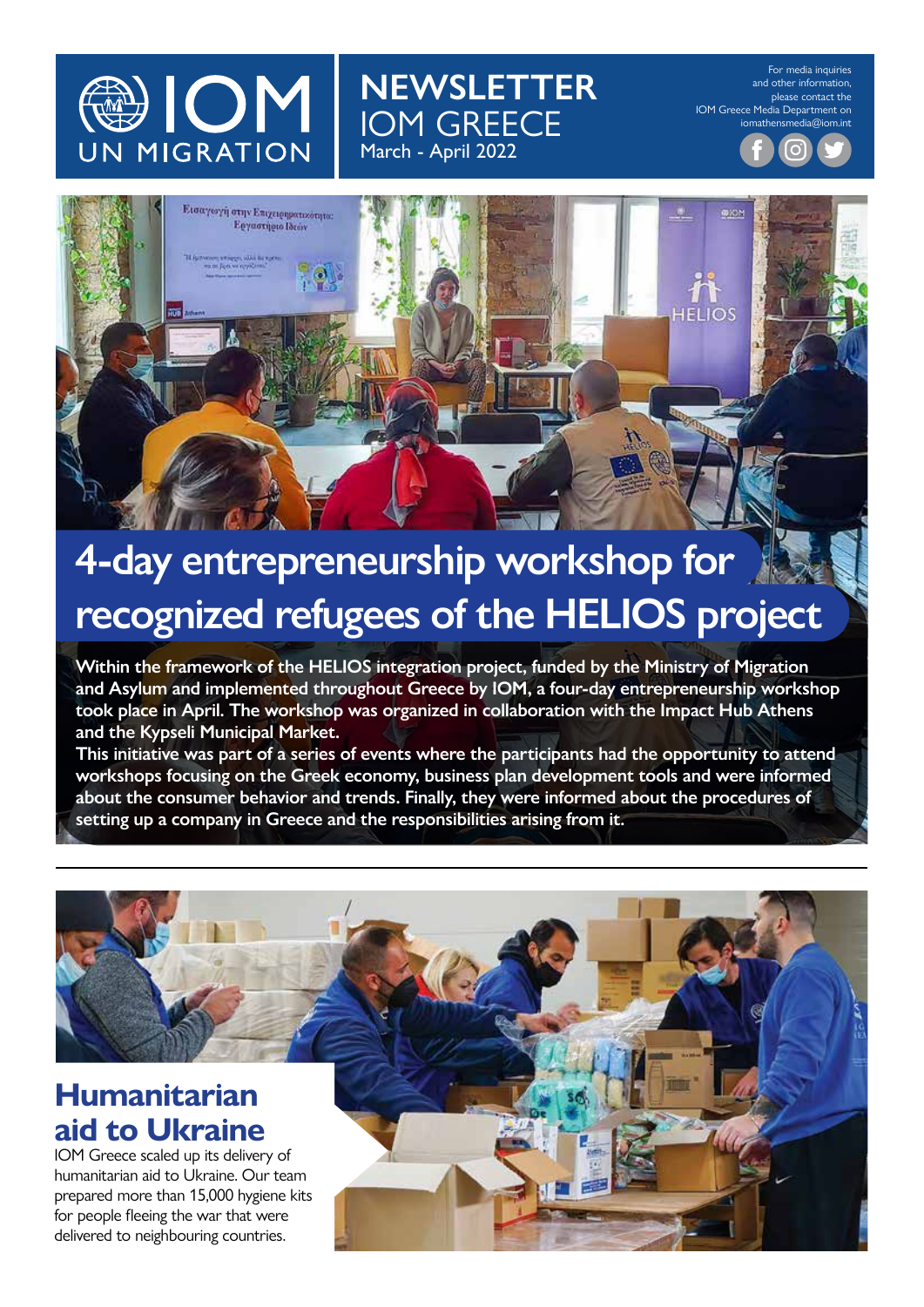#### **International Organization for Migration and Airbnb.org partner to support those fleeing Ukraine**

**Airbnb.org and the International Organization for Migration (IOM) announced in April their partnership to connect people fleeing from Ukraine to free, short-term housing in Poland, Moldova, Romania, Hungary and Slovakia. IOM provides vital support to migrants across the world, responding to emergency events and providing advice on migration policy and practice. Through this partnership with Airbnb.org, IOM will help provide temporary housing over the coming weeks and months for all those fleeing the conflict in Ukraine. These stays are free and are funded by Airbnb, Inc., donors to the Airbnb.org Refugee Fund, and the generosity of Hosts through Airbnb.org. All Airbnb fees are waived for Airbnb.org refugee stays.**



# **AVRR information visit to Evros**



IOM Greece, accompanied by Ministry of Migration and Asylum representatives conducted an information visit to Evros Region and met with the Director of RIC Fylakio, Mr. Konstantinos Dimitriadis, in order to discuss the current migration situation in the area and the implementation of the AVRR project. IOM Greece is informing about voluntary returns and reintegration in various locations in Greece, in order to strengthen its rapport with various agents and maximize the dissemination of information on the project's procedures and benefits. The total number of migrants who have been assisted to return

to their home countries since the beginning of the project (September 2019 -April 2022) accounts to 7,152, while 2,242 migrants have received reintegration assistance. The implementation of assisted voluntary returns including reintegration measures and operation of Open Center in the Prefecture of Attica for applicants of voluntary return (AVRR/ OCAVRR) is funded 75% by the Asylum, Migration and Integration Fund of the European Union (AMIF) and 25% by National Funds. \*IOM does not support voluntary returns to the Syrian Arab Republic, Afghanistan and Ukraine at this stage.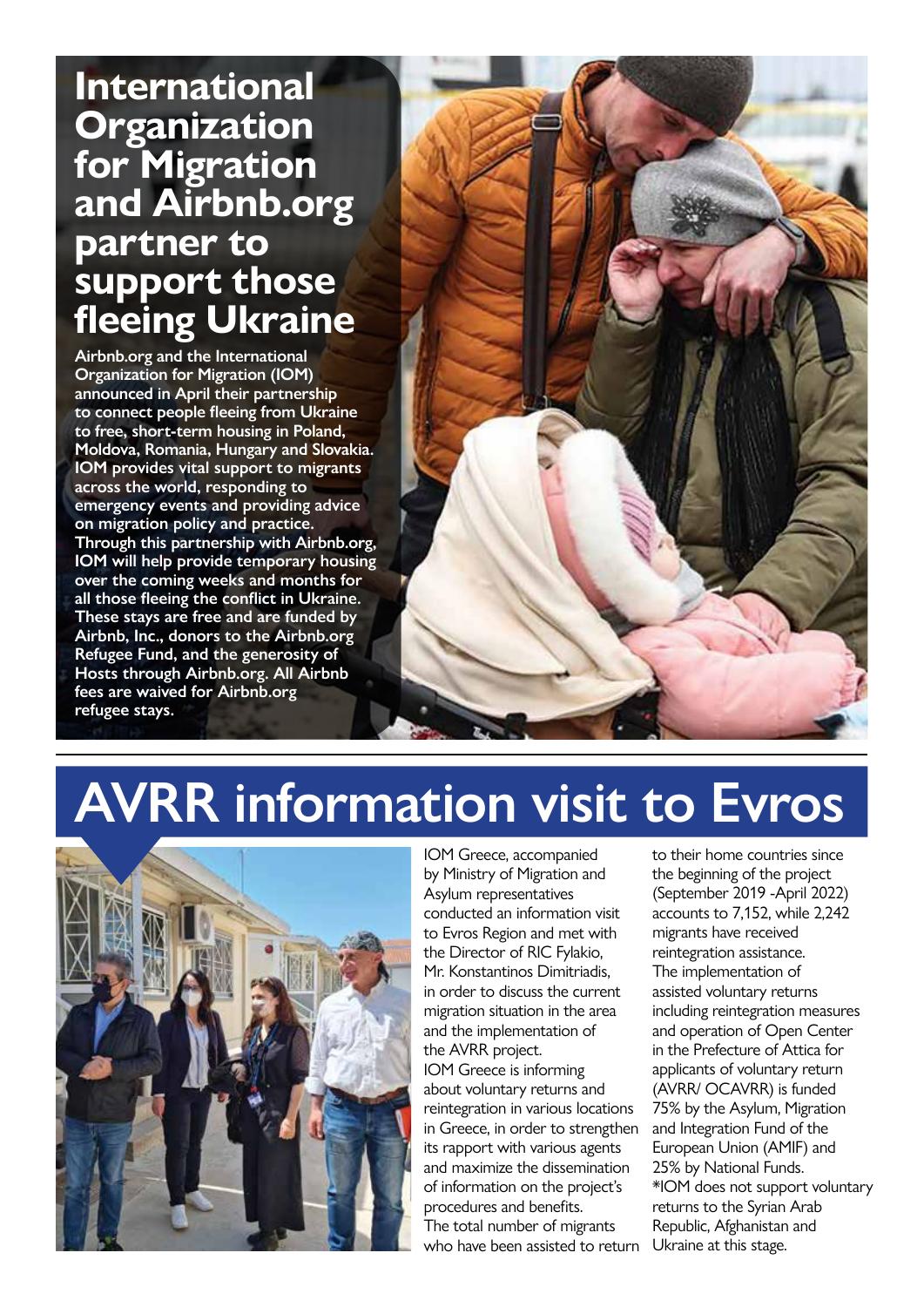### **Relocation continues**

From the beginning of the project up until the end of April 4,808 people relocated from Greece to European countries through the "Voluntary relocation scheme from Greece to other European Countries". The action is implemented by IOM with the funding of the European Commission & the support of the Greek Government, the Ministry of Migration and Asylum, the Special Secretary for the protection of UMC and the General Secretary of Migration Policy. In partnership with European Asylum Support Office - EASO, UNHCR and UNICEF.



## **Blood donation**

Expressing their gratitude for the local society, migrants from Serres facility participated in a blood donation at the General Hospital of Serres. "Voluntary blood donation is an act of solidarity and is required all over the world," said one of the IOM staff who coordinated the initiative. IOM operates in the facility with the support of the European Commission – DG Home.